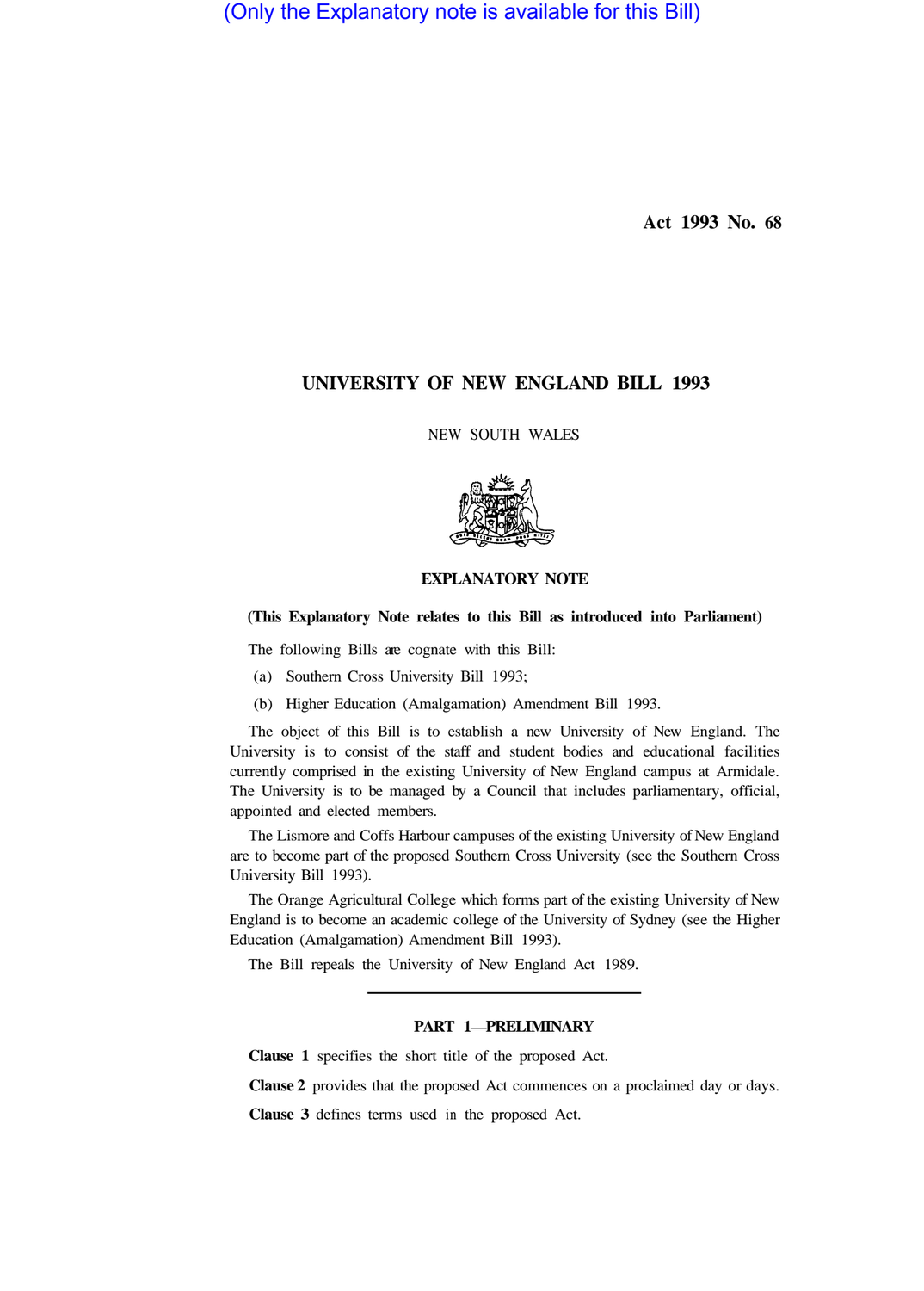*University of New England 1993 [Act 1993 NO. 68]* 

### **PART 2—CONSTITUTION AND FUNCTIONS OF THE UNIVERSITY**

**Clause 4** establishes the University.

**Clause 5** provides for the incorporation of the University.

**Clause 6** specifies the functions of the University.

**Clause 7** empowers the University, for the purpose of exercising its functions, to provide such facilities for students as it considers desirable.

## **PART 3—THE COUNCIL, AUTHORITIES AND OFFICERS OF THE UNIVERSITY**

**Clause 8** establishes a Council of the University.

**Clause 9** provides that the Council consists of parliamentary, official, appointed and elected members.

**Clause 10** contains provisions relating to the Chancellor of the University.

**Clause 11** contains provisions relating to the Deputy Chancellor of the University.

**Clause 12** contains provisions relating to the Vice-Chancellor of the University and provides that the Vice-Chancellor is the chief executive officer of the University.

**Clause 13** designates His Excellency the Governor as the Visitor of the University.

**Clause 14** describes the University Convocation.

**Clause 15** establishes an Academic Board of the University.

## **PART 4-FUNCTIONS OF THE COUNCIL**

#### **Division 1—General**

**Clause 16** specifies the principal powers of the Council.

**Clause 17** permits the Council to delegate its functions.

#### **Division 2—Property**

**Clause 18** specifies the powers of the Council relating to property and places certain restrictions on the Council dealing with land of the University.

**Clause 19** gives the Council, subject to certain restrictions, the control and management of land of the Crown on which the University is conducted.

**Clause 20** provides for the resumption or appropriation of land for the benefit of the University.

**Clause 21** provides for the vesting in the University of land of the Crown on which its activities are conducted.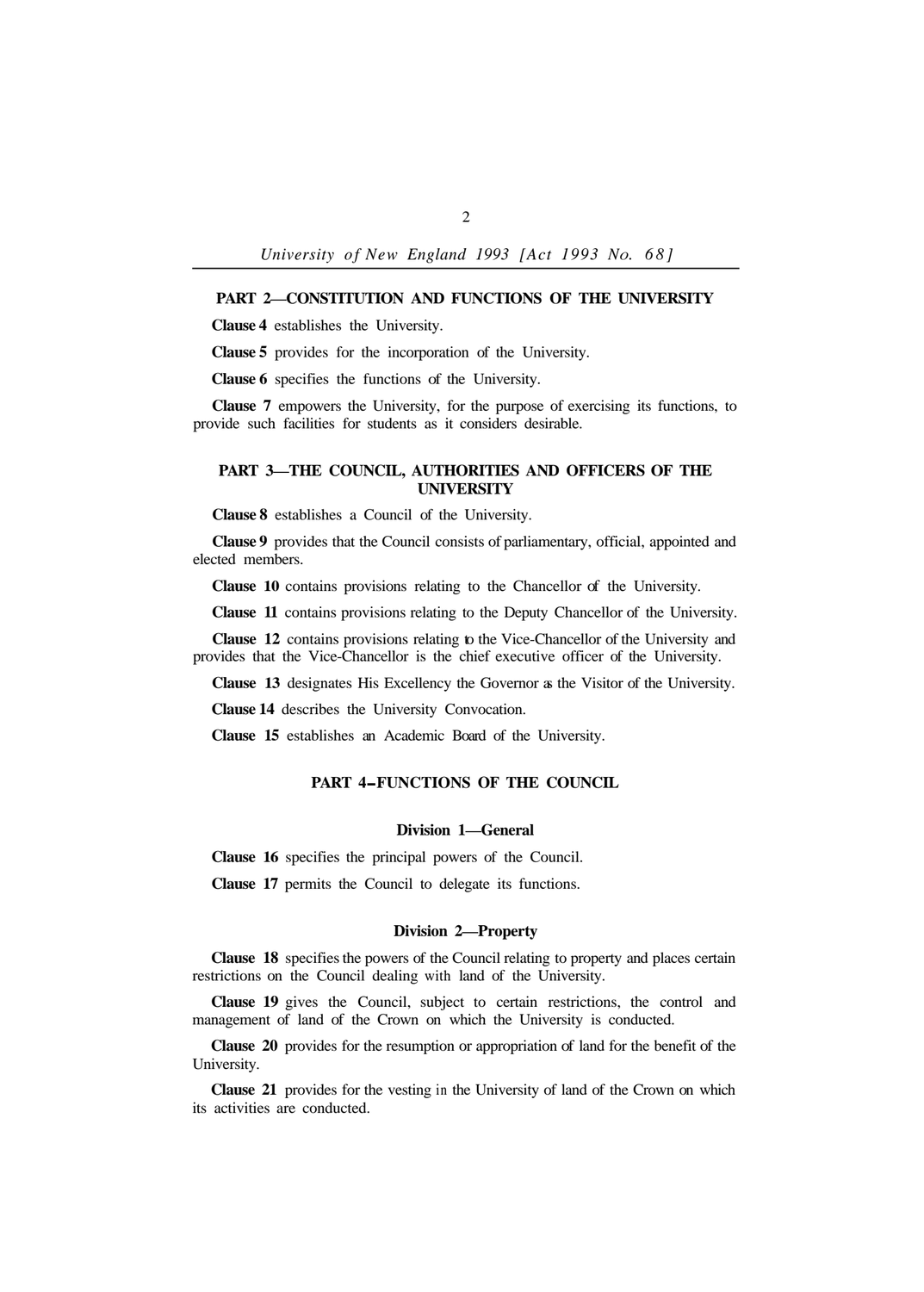*University of New England 1993 [Act 1993 No. 68]* 

#### **PART 5—GENERAL**

**Clause 22** enables the Treasurer, with the approval of the Governor-in-Council, to advance money to the University for its temporary accommodation.

**Clause 23** provides for the financial year of the University.

**Clause 24** forbids religious or political discrimination in the admission of students, the conferring of degrees and awards and the appointment of staff.

**Clause 25** provides for the exemption of persons, on grounds of conscience, from membership of the body corporate of the University or from Convocation.

**Clause 26** enables the re-appointment or re-election of a person to any office under the proposed Act which the person has held and for which he or she is still suitably qualified and eligible.

**Clause 27** provides for the use and custody of the seal of the University.

**Clause 28** enables the Council, with the approval of the Governor-in-Council, to make by-laws generally for the management, good government and discipline of the University and in relation to certain specified matters.

**Clause 29** enables the Council, or another authority specified in the by-laws, to make rules for the regulation of matters concerning a subject-matter specified in the by-laws.

**Clause 30** provides for the recovery of charges, fees and other money due to the University.

**Clause 31** is a formal provision that gives effect to the Schedule of savings and transitional provisions.

**Clause 32** repeals the University of New England Act 1989.

### **SCHEDULE 1—PROVISIONS RELATING TO MEMBERS AND PROCEDURE OF THE COUNCIL**

**Schedule 1** regulates Council membership (vacation of office etc.), procedure and other matters relating to the Council and its members.

#### **SCHEDULE 2—INVESTMENT**

**Schedule 2** contains the following clauses relating to the powers of investment of the Council:

**Clause 1** defines the term "funds" used in the Schedule.

**Clause 2** allows the Council to invest its funds in accordance with the Public Authorities (Financial Arrangements) Act 1987 (or, if that Act at any time does not apply to the Council, then in any manner authorised for the investment of trust funds or with other arrangements approved by the Minister and the Treasurer).

**Clause 3** allows the Council to maximise investment opportunities by pooling trust property in common funds for investment purposes.